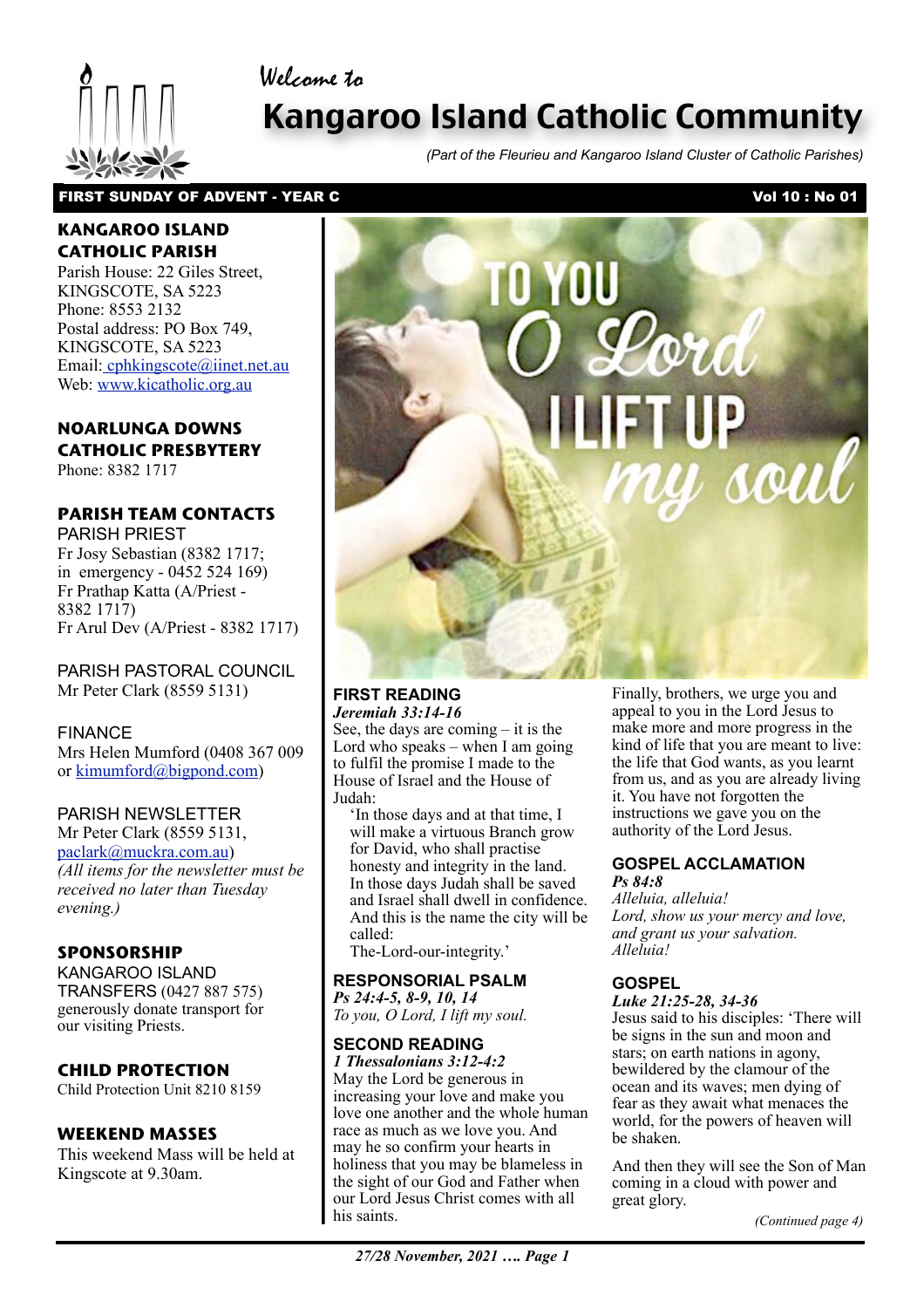

# **Bulletin Board**

## **PLEASE KEEP THESE PEOPLE IN YOUR PRAYERS Sick:** Bill Roestenburg, Sr Carmel

Clarke, Fr Peter Milburn, Melanie Howson, Nick Hacker, Peter Weatherstone and Carmel Northcott

**November anniversaries:** Jim Airton, Francis E Bannan, Vic Banner, Clorice Bates, Toni Berden, Leon Bourke , Imogen Brinkley, Harold Burgess, Donald Chalmers, Tim Clark, Evelyn Drane, Roy Gaton, John and Dien Hendrix, Carmel Higgins, Agnes Hughes, Margaret Hughes, Peggy Imboden, Andrew Kelly, Thomas Lydon, John McDonald, Colleen Moore, Roger Pahl, Teresa Paniza, Sam Perkins, Roy Rayson, Helen Redden, Patricia Ross, Harold Semler, Marie Slagter, Pat Smith, Graham Turner, Gwen Willson and all the faithful departed.

*Please pray for all the faithful departed and may all our sick parishioners, relatives and friends know the healing love of Christ.*

| $\overline{1}$ |                |                |                 |
|----------------|----------------|----------------|-----------------|
|                |                | <b>ROSTERS</b> |                 |
|                | Comm           | Reader         | <b>Cleaning</b> |
|                | $28/11$ M Glyn | L Grant        | K Brinkley      |

## **COVID Marsha**l

28/11 P Bennett

## **PRIEST ROSTER**

*(Often this roster changes if something unforeseen crops up)* 28/11 Fr Leon Czechowicz 05/12 Fr Brian Angus



- 7.30pm Christmas Eve (Fri 24)
- 8.30am Christmas Day (Sat 25)
- 9.30am Holy Family (Sun 26)

## **PRAYER FOR HEALING**

Parishioners are invited to a Prayer for Healing and Renewal gathering on Thursdays: 9.00am - 9.30am.

## **SACRAMENTAL PREPARATION**

The Kingscote Catholic Church will be holding sacramental preparation beginning in March, 2022.

If you have a child who is ready to make their First Holy Communion or Confirmation, please ring Helen Mumford on 0408 367 009 *Helen Mumford*

## **THE DOUBLE MESSAGE OF CHRISTMAS**

One of the challenges of Christmas is to make room for Christ at the inn, that is, to open our hearts, our homes, and our world as places were Christ can come and live.

We too easily make a scathing judgment on the people at the time of Jesus' birth for not knowing what Mary and Joseph were carrying, for not making a proper place for Jesus to be born, and for not recognizing him as Messiah afterwards. How could they be so blind? But that same judgment is still being made of us. We aren't exactly making room in our own inns.

When a new person is born into this world, he or she takes a space where before there was no one. Sometimes that new person is warmly welcomed and a cozy, loving space is instantly created and everyone around is happy for this new invasion. But





that isn't always the case; sometimes, as was the case with Jesus, there is no space created for the new person to enter the world and his or her presence is unwelcome.

We see this today (and this will constitute a judgment on our generation) in the reluctance, almost all over the world, to welcome new immigrants, to make room for them at the inn. The United Nations estimates that there are 19.5 million refugees in the world today, persons whom no one will welcome. Why not? We are not bad people, and we are capable most times of being wonderfully generous. But letting this flood of immigrants enter our lives would disturb us. Our lives would have to change. We would lose some of our present comforts, many of our old familiarities, and some of our securities.

We are not bad people, neither were those innkeepers two thousand years ago who, not knowing what was unfolding, in inculpable ignorance, turned Mary and Joseph away. I've always nursed a secret sympathy for them. Maybe because I am still, unknowingly, doing exactly what they did. A friend of mine is fond of saying: "I'm against more immigrants being allowed in … now that we're in!"

The peace of Christ, the message inside of Christ's birth, and the skewed circumstances of his birth, if understood, cannot but disturb. May they also bring deep consolation.

*Ronald Rolheiser*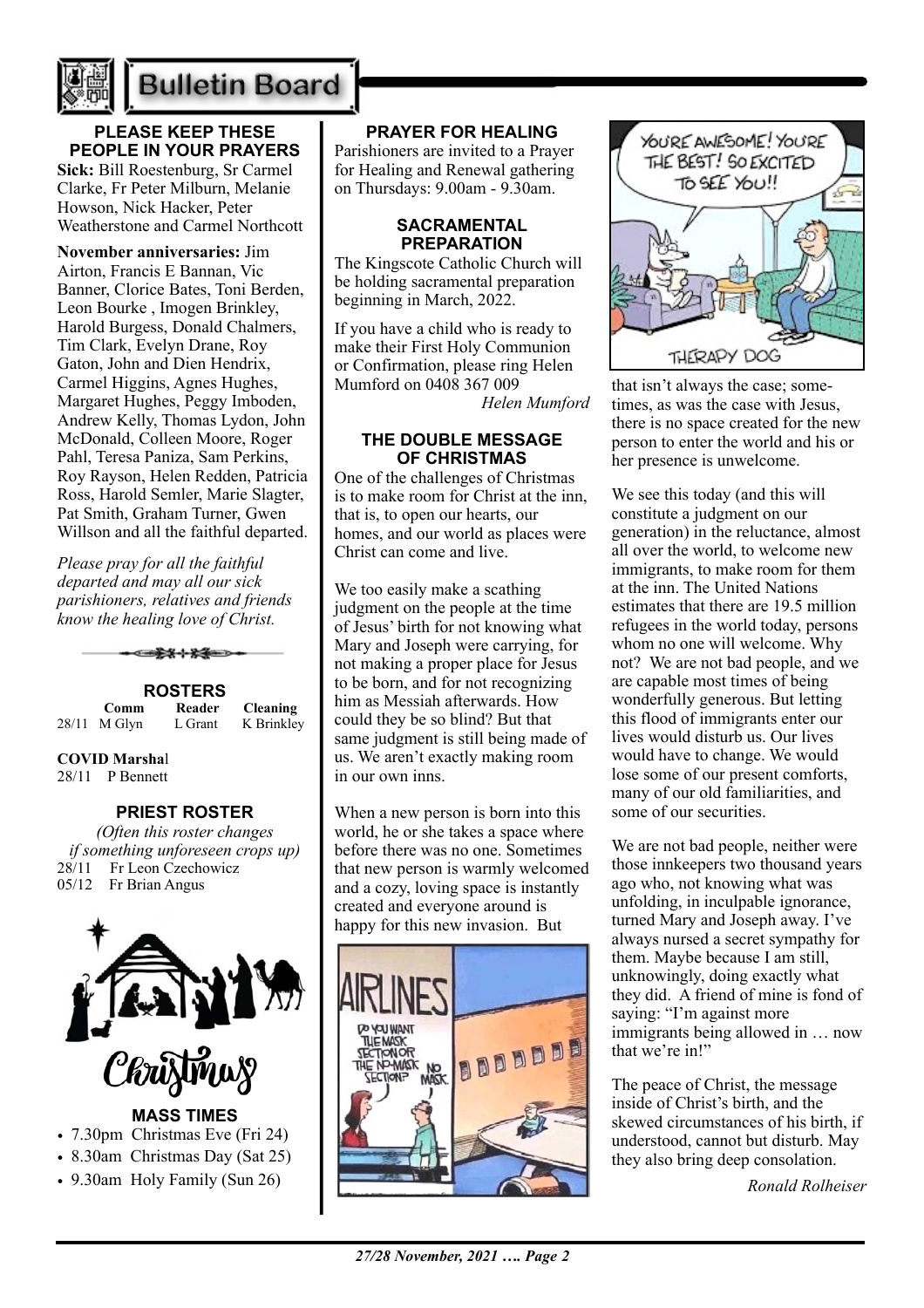

# **Ron Rolheiser column**

*Ronald Rolheiser, a Roman Catholic priest and member of the Missionary Oblates of Mary Immaculate. He is a community-builder, lecturer and writer. His books are popular throughout the English-speaking world and his weekly column is carried by more than sixty newspapers worldwide*

<del>- 21 - 24 - 2</del>

## **DEALING WITH EMOTIONAL PARALYSIS**

*Our greatest strength is often our greatest weakness*. Sensitivity is a gift, but as any sensitive person will tell you, that gift can be a mixed blessing. Sometimes a thick, calloused skin can save you from a lot of suffering, particularly from heartache.

The popular spiritual writer Henri Nouwen was a highly sensitive person. That was both his gift and his curse. He suffered a lot because of his sensitivity. For instance, several times he fell hopelessly in love with someone, but because he was a vowed celibate and because those deep feelings were not mutual, he was left alone in that obsession, frustrated, emotionally paralyzed. These obsessive feelings so overpowered him that (to his honesty and to his credit) he sought clinical help. By his own admission, those were the darkest and most painful periods in his life.

There are many like him in this world and there is someone like him inside everyone who is highly sensitive. Indeed, one of Nouwen's heroes was the famed Dutch painter, Vincent Van Gogh, who suffered from acute over-sensitivity for much of his life and at one point, suffering from an emotional obsession in love, cut off one of his ears and sent it to the person with whom he was obsessed. Another person who Nouwen idolized was the Danish philosopher Soren Kierkegaard, whose personal loneliness deeply colored his religious and philosophical writings. It's no accident that so many highly creative persons (artists, writers, performers) are often caught in the grip of emotional obsession. I suspect that this is true for all of us to some degree.

What's to be done when some emotional obsession literally paralyzes us?

I have twice posed this question to psychologists. In the first instance, it was to the renowned Dutch psychologist Antone Vergote. I twice had the privilege of being in his classroom and in one of those classes, I asked him this question. How do you help a person who is so paralyzed by some heartache or other pain that it leaves him or her suicidal? His response was humble. He began by saying this is singularly the most difficult situation we will ever deal with, inside ourselves, inside our families and friendships, and inside pastoral and counseling situations. He admitted that psychology was still grappling with what a helpful response might be and suggested that we might find some enlightening perspectives by reading the great novelists.

Then he offered this: emotional obsession is a form of overconcentration, a fixation that holds us in its grip until we somehow break its spell. What can be helpful (if anything can be helpful) is distraction, anything that can take that person's mind off its fixation. This may sound crass, especially when our perennial religious counsel has been "take your troubles to the chapel". Shouldn't prayer be the answer? Yes, it should, but that too has its dangers. If you are in the paralyzing grip of an obsession, alone in a chapel might be the last place you need to be. Alone and emotionally paralyzed, the darkness might well overpower you. In our darkest moments, it's the incarnate God, the human touch of God through the care of someone, which constitutes the real chapel to which we need to go.

The second psychologist to whom I posed this question added this piece

of advice. *Never stay in this kind of darkness alone*. Indeed, never enter it alone. Be with somebody – a friend, a mentor, a doctor, a guide, a fellow-sufferer, anyone. I remember an occasion some years ago when a young man came to me in the grips of this kind of obsession and suggested that he wanted to do was to drive off by himself into the mountains, rent a cabin, and "think this through". I strongly advised him that it was the last thing he should do, in that being alone and isolated with his obsession would be dangerous. What he needed, I suggested, were things that could distract him – his work, his friends, his routines, his normal escapes.

Not everyone is Jesus who went into the darkness of his crucifixion alone. Except, except, he wasn't alone. He was with his Father. If we trust our faith strongly enough to know that, respective of anything, we will know that God is there for us, then we can risk entering the darkness alone. Then we can take our emotional paralysis to the chapel and to remote cabins in the mountains. However, if we fear how our wounded selves might render us helpless and suicidal, we will want to hold fast to the hand of a trusted friend and look for any kind of distraction that can break the obsession paralyzing us.

On one of those occasions when Henri Nouwen had checked himself into a clinic for depression, he wrote a book, *The Inner Voice of Love*, to share how eventually he did cope. What he ultimately learned is that *our hearts are greater than our wounds*; but we don't always know that in the darkness.

*You can read, or download, Ron Rolheiser's weekly columns from his website at: [www.ronrolheiser.com](http://www.ronrolheiser.com)*